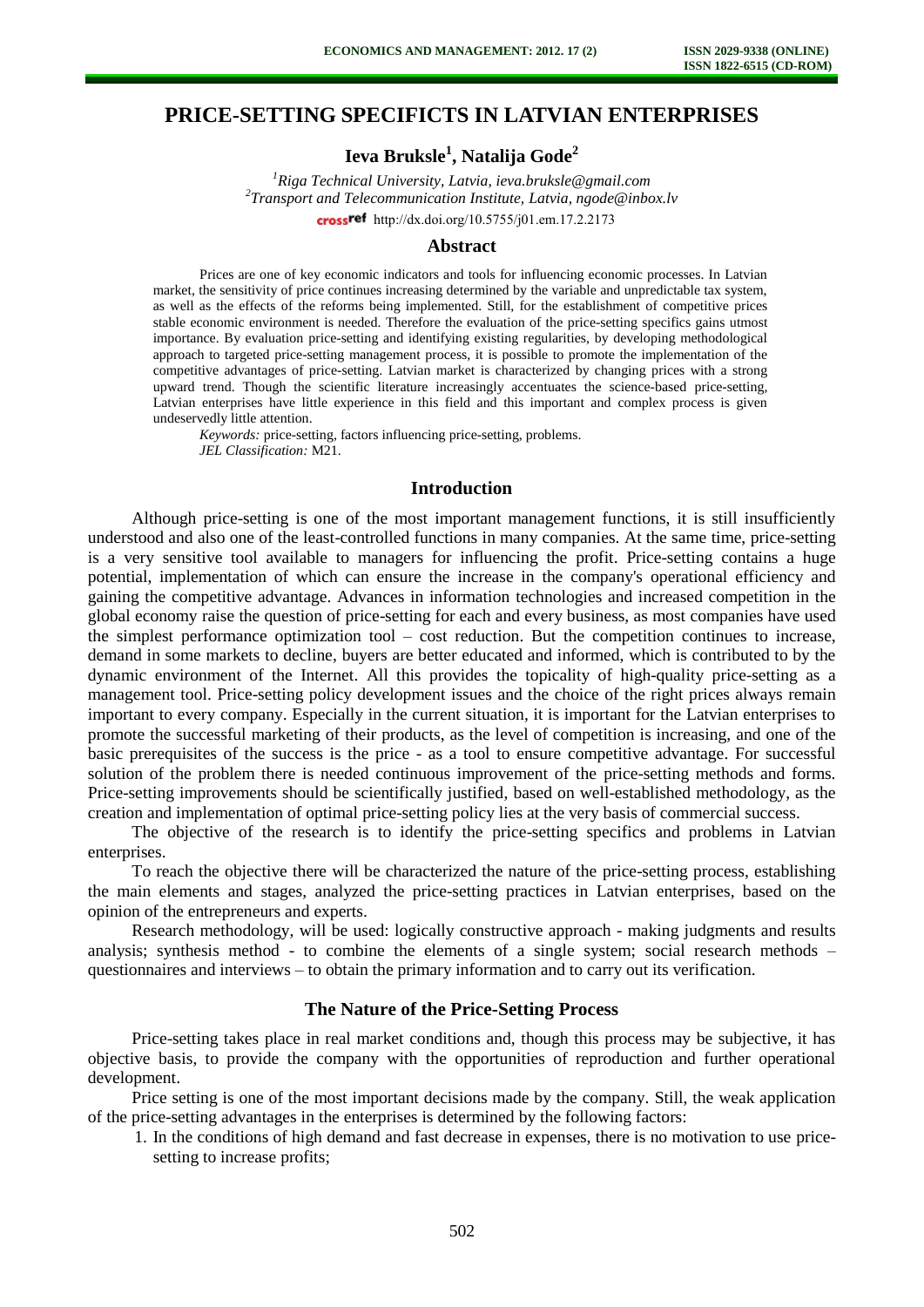- 2. The enterprises have no belief in the management possibilities of the price-setting process, thinking that the price is determined by the market, consumers or reckless competitors;
- 3. Indicators needed for the price-setting decision making are not available or are out-dated;
- 4. Price differentiation and other price-setting activities are regarded as illegal, which limits internal price-setting process;
- 5. Difficulties in establishing price-setting errors;
- 6. Price setter has no stimulus to fight for the increase in profits;
- 7. Enterprise managers seldom take active part in the process of price setting (Marn *et.al*, 2004).

Agreeing with the opinion expressed above, there should be mentioned that for every enterprise it is important to gain price advantage, though there exist many real problems, which again reaffirms the price setting importance in each enterprise.

Within the price setting process in the company there is used a complex of measures – different methods and strategies. The complex of measures or price-setting policy is the sum of all measures and conditions, which are needed to establish the price for the goods in the appropriate way and amount.

There may be distinguished several basic reasons for the application of the price-setting policy decisions (Bruh, 1997; Meffert, 1980; Tarasevich, 2003):

- 1. Demand-related reasons; demand-based price-setting;
- 2. Trade-related reasons: promotion of the trade by reducing prices, discounts;
- 3. Company-related reasons: changes in price structure, especially growing supply and personnel costs, introduction of new goods;
- 4. Competition-related reasons: changes in competition prices, involvement of new competitors;
- 5. External environment-related reasons: price influencing laws; trade barriers;
- 6. Reasons related to the commencement of entrepreneurship: introduction of new products on the market, beginning of new type of operation, accessing new markets.

To reach the price-setting policy targets there are applied various instruments, which are interconnected and the application of which requires the coordination of the activities. There may be distinguished strategic and operational-tactical instruments (Gerasimenko, 2005). It is important to mention following instruments: the amount of price, discounts (rebates, bonuses, amount discounts), terms of delivery, terms of payment, guaranties (Bruh, 1997). Consequently, to reach the targets there is used not only the price-setting itself, but other components related to it, as well. While summarizing the opinion of several authors (Preisner&Engel, 1994; Gerasimenko, 2005; Marn *et.al*, 2004; Machado, 1998; Tarasevich, 2003) the price-setting process and its composing elements may be represented in the price-setting policy element model. See Figure 1.



Figure 1. Company's price-setting policy element model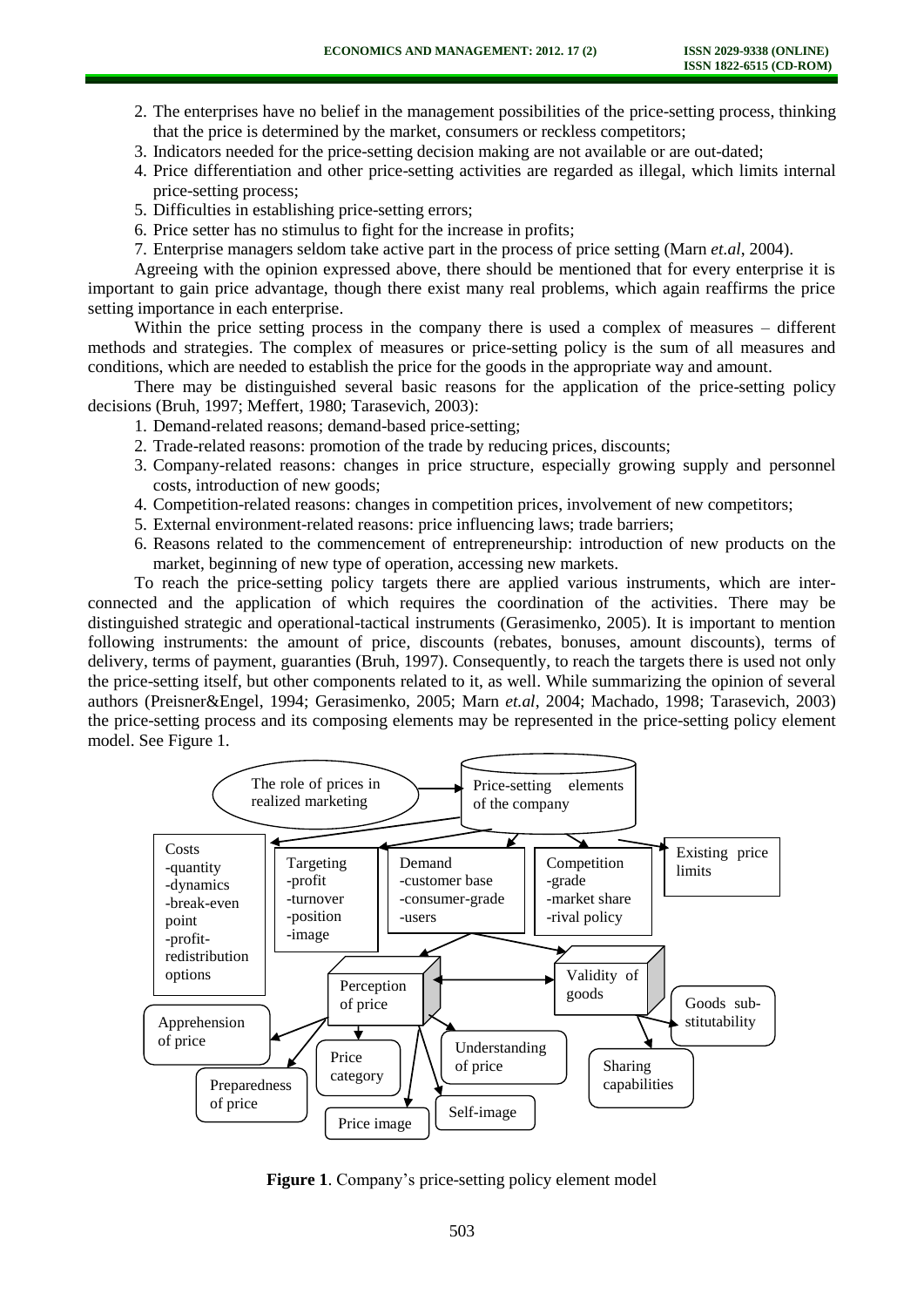Firstly, the price setting in the company is directly influenced by expenses, competition and demand, but it will be hard to establish price without setting own targets and without taking into account the country's limitations and the specifics of the applied marketing, which may strengthen the overall role of the pricesetting policy within the organization of the company's operation within the particular market conditions. There should be mentioned that the elements forming price-setting policy should be regarded as a whole system, within which the company will operate and the influence and correlation of which it will feel both directly and indirectly.

Further, approximating the nature of the price-setting process, there should be mentioned that the literature (Preisner&Engel, 1994; Gerasimenko, 2005; Armstrong *et.al*, 2010) though depicts with unanimity the price-setting process regarding the main stages of the process (target, research, choice of methodology, price setting), there exist different weighting of the importance of the corresponding stages, as well as there can be observed flaws (incomplete regard or even ignorance of particular stages). Describing own opinion of the price-setting process, the authors have established the chain of the price-setting process stages. See Figure 2.



**Figure 2.** Chain of the price-setting process stages

Consequently, the most important stage of the process is defining the target, which will be supplemented by approximation of the alternatives, followed by superficial examination, during which parallel to the classic value expenses (allowing to approximate the lowest price limit and future prospective), demand (allowing to understand psychological aspects, the highest price limit), competition (allowing to approximate the pricing risk and the highest limit, as well as alternatives), there is reviewed the pricing history which is an important aspect of setting the optimal price. The research may include different aspects, historic experience of price-setting, price level and specifics within the previous periods. Summarizing the results of the analysis allows making a choice approximating the most suitable methodology and market price strategy, while at the end of the process the control should be implemented. It is important to sustain the feedback loop among the process stages.

Further, there will be reviewed the price-setting methods. There should be mentioned that in some sources (Preisner&Engel, 1994; Machado, 1998; Gerasimenko, 2007 Armstrong *et.al*, 2010) most often there are mentioned price-setting methods, which are based on three principles: cost, demand, and competitiveness; while the other sources (Tarasevich, 2003; Alistarhova, 2000, Diderih, 2002, Magidenko, 1997; Kuyumcu, 2007) indicate the possibilities and the need of the application of economic analysis in the price-setting. Therefore, the authors believe that the price-setting methodology should be based on four principles: 1) Cost; 2) Value; 3) Competitiveness; 4) Economic analysis.

Consequently, there may be distinguished three groups of price-setting methods:

- 1) Expense-related methods total expenses, return on investment, coverage amount, structurally similar methods;
- 2) Market-related methods consumer evaluation, prestige, following the leader, competition, auction methods etc.,
- 3) Economically-analytical methods specific indicators, regression analysis, aggregates, economic advantage, expert, consumer testing methods etc.

Price-setting methodology is wide and complex, especially with regard to the economically-analytical group of methods. Most commonly used are the expense-related and market-related methods (based on the principles of competition and value), the application of which is determined by the specifics of the particular field of national economy. At the basis of the expense-related methodology lies the principle of the need to cover the expenses, methodology allows for the regressive and progressive calculation (the basis of full or partial expenses). Due to the amount limitations, the methodology will not be reviewed in detail.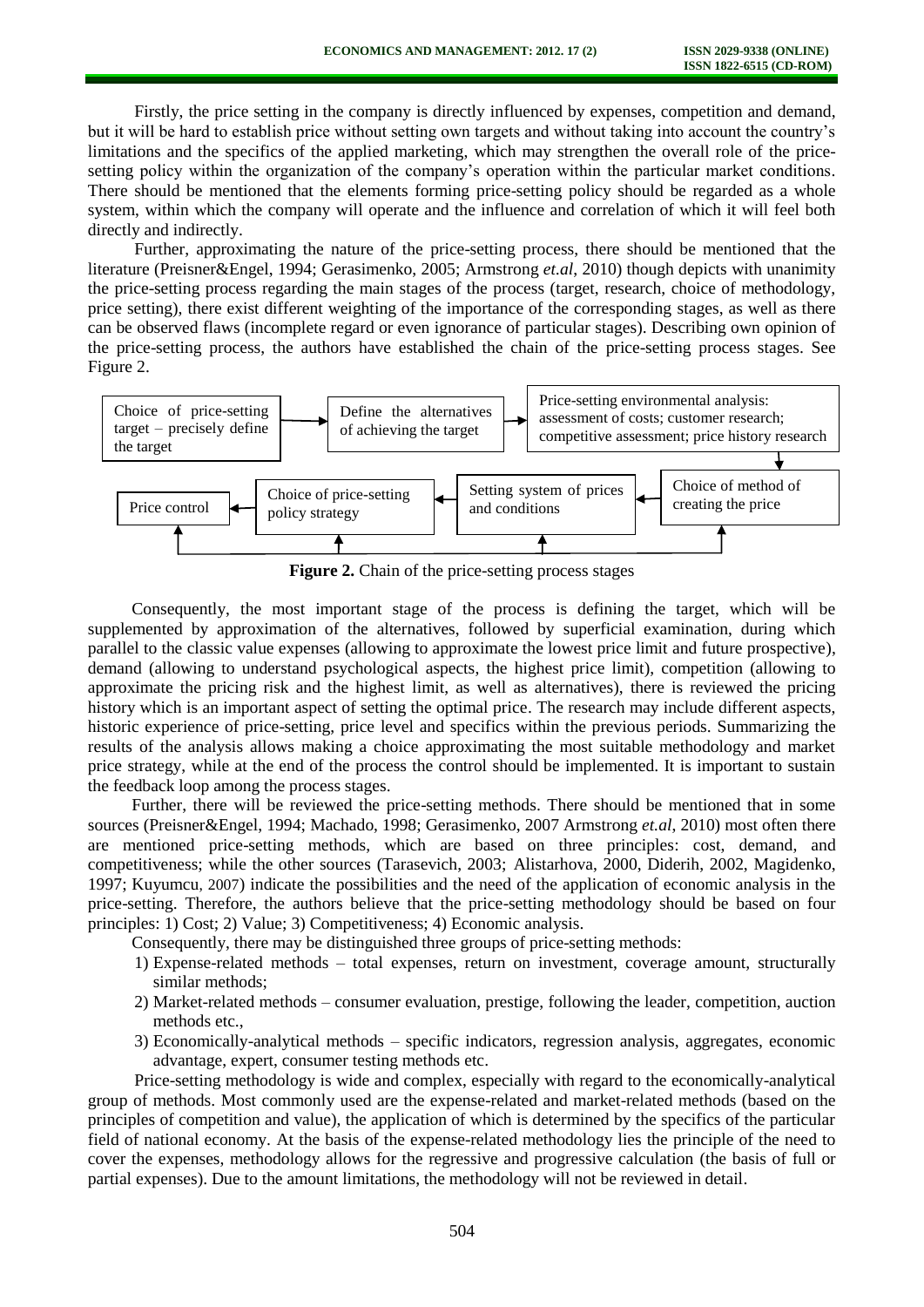Concluding this part of the research, there may be concluded that the price-setting process in the company is a complex, yet important process. The prices set accordingly to the particular conditions of the national economy will provide the company with (price) advantages which is substantial for the conditions of increased competition. Price-setting is relatively free as it will always be influenced by the targets to be met and a wide range of factors.

## **Price-setting Practice in Latvian Enterprises**

Latvian economy is characterized by changing prices: rapid price increase trend is until the year 1997, which gains a faster pace again from 2004 to 2009 (while there is a significant decrease in the gross national product, consumer prices still increase by 3.5%, though in some other places there is still a negative inflation trend, in 2010 the deflation is 1.1%, changed by increase in prices of 4.4% in 2011 (CSB, 2012). According to the research of the specialists of the Bank of Latvia (Benkovski *et.al*, 2011) in Latvia there is monitored a larger price flexibility than in euro-zone, persistence period is 3.5 months, 28.7 % of prices are changed monthly, the most flexible prices are in the sector of energy, while the most stable are in the sector of services; furthermore, these frequent changes mostly are expressed by the growth in prices, which is larger than in euro-zone, while the decrease in prices is short-term and seasonal.

Latvian price changeability and the broad range of influencing factors is a substantial commercial activity risk factor, which does not promote competitiveness; frequent changes in the economic environment (both extraordinary and planned) do not promote stability and optimism, consequently, hinder the pricesetting for the goods, though the prices are one of the competitiveness factors (Bruksle&Gode, 2011). To be able to evaluate the price-setting process in the Latvian business environment, establish the main principles and possible deficiencies, there was carried out a research by gathering primary data. During the research on price-setting process in the business environment there was used a several method approach – combined survey strategy:

- 1) the direct company survey by questionnaires with personal delivery to gain the primary information on the price-setting organization in different companies, influencing factors and perception of price administration;
- 2) the structured interview to verify obtained primary information and clarify additional issues that had arisen;
- 3) the expert survey to specify the obtained results and to supplement the interpretation of the gained results.

During the survey (taking into account the specifics of the research topic and the nature of the information to be obtained) there were personally addressed the representatives, owners, financial directors and price-setting specialists of different companies (to gather the primary information as relevant as possible); of 300 addressed people, 155 agreed to participate in the survey. For the data processing there was used the programme SPSS Statistics 17.0. For the verification of the primary information and the clarification of the ambiguous issues the interviewing of 15 entrepreneurs was carried out. In the expert survey participated 11 (out of 17) experts whose duties are connected with the analysis of economic processes and prices – representatives of the Bank of Latvia, Board of Statistics, Board of Competition, Public Services Regulator, Academy of Science, commercial banks, as well as of Latvian Association of Economists.

Evaluating the gathered information, there should be noted that respondents have operational experience in different areas, most of them represent the companies of commercial sector (43.71%), the second largest group is involved in the production sector (33.11%), the proportion of the consulting and financial enterprises is comparatively small (9.27% and 8.61% respectively), a very small part of the enterprises (5.3%) operates in several sectors. The operational experience has formed over a larger period, the most of the companies (76.77%) operate on the market for more than 5 years, while 10.32 % even more than 15 years; correspondingly, they operated also during the time when in Latvia rapid inflation took place (1993 - 1998). Furthermore, it is important that respondents represent different categories of the companies, of the surveyed companies 84.31% correspond to the small and medium enterprise category, of which the largest part (35.29%) is the small enterprises, followed by micro-enterprises (27.45%). Further, there are highlighted the most important findings, resulting from the summary of the survey results, on the pricesetting in different Latvian companies.

1) Price-setting targets. In the companies, while developing price policy, most often (55.85%) there are set several targets at a time, two  $-30.52\%$  of respondents, three  $-14.29\%$ , four or more  $-11.04\%$ . The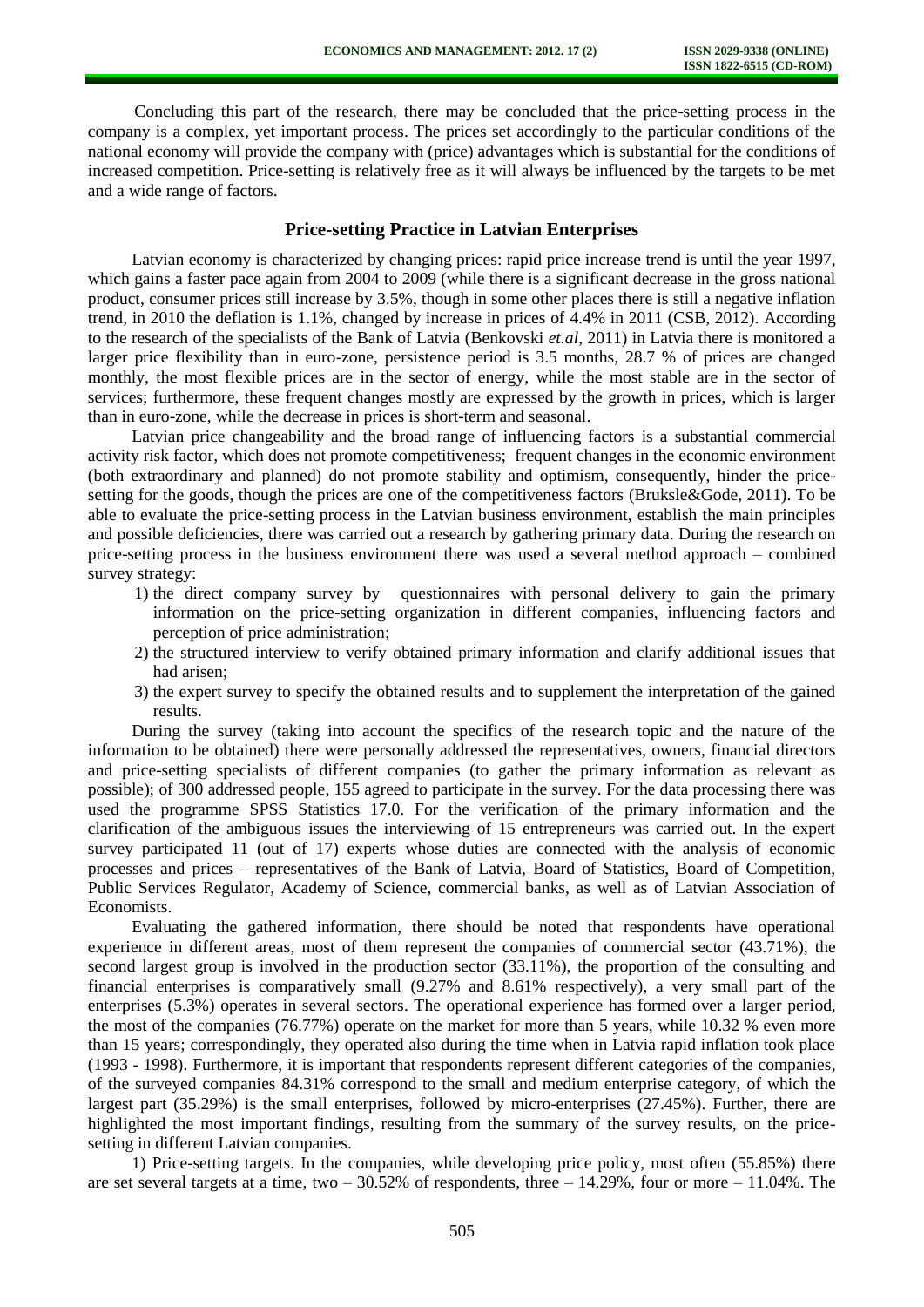most often mentioned target is the opportunity to gain maximum profits (20.18 %), followed by ensuring of average profit level (17.7%). Yet, for the group of respondents stating 2 or 3 targets, the most often mentioned is the increase of the market share (21.60%), followed by the opportunity to gain maximum profits and sustain client loyalty (16.05%), ensuring of average profit level (10.49%). There should be noted that this highlights the first substantial problem characteristic for the price-setting in the companies – setting of several targets at a time does not allow establishing the optimum price as each target requires an individual and different price-setting approach.

2) Price-setting principles. During price-setting companies mainly apply the combination (87.50% of respondents) of principles (expenses, competition, value). A very small part (7.24%) bases the price-setting on only the principle of expenses, and more than a half of these enterprises are with a large operational experience (10 to 15 years). The trend to combine price-setting principles can be seen in all groups of enterprises. There should be noted that combining principles during price-setting is a successful approach which allows establishing the most appropriate price for the particular market conditions; still with the prerequisite of not the following sequence: on the basis of the full expenses and approximating competitors' prices, establishing own price which does not differ from the competitors', as such price-setting will not ensure gaining the price advantage. While combining principles, it is important to pay more attention to the economic analysis (approximation of economic advantages, consumer testing, regressive analysis, etc.).

3) Price-setting strategy. Companies prefer the flexible price strategy (59.67%) followed by the average price strategy (22.97%), and the high price strategy (10.81%). Most seldom is used the low price strategy (3.39%), and there should be noted that this strategy is most often applied by small companies and those operating on the market for 5-10 years. By preferring the flexible strategy, the companies try to adapt to the changeable Latvian market environment; as there was mentioned before, Latvian price flexibility is higher than in the euro-zone.

4) Application of discounts. Discounts are applied widely with only 12.99 % of the respondents stating that they do not use them, while 16.88% state that apply them once a month, 14.29% - once a season, and 14.94% apply them for individual clients. The reasons mentioned most often are: the purchase of goods in bulk (27.78%), and the reward for loyalty (21.43%). The amount of discount seldom exceeds 20%, most often they are up to 10% (35.94%), up to 5% (23.44%), or up to 20% (18.75% of respondents).

5) Influence of the public price regulation. More than a half of the respondents are not influenced by the public price regulation, while part of them are influenced due to the price regulation on raw materials (22.15%), or indirect regulation (7.86%). Yet, there are enterprises (17.86%) that within their operation encounter price regulation (fixed prices, amplitudes, setting price ceiling). Consequently, the influence of the state can not be perceived as insignificant factor.

6) Factors influencing price-setting. Respondents had to evaluate macro- and micro-environmental factors and their influence on setting prices. The gathered information allows concluding that the most significant influence has the purchasing power of the inhabitants, the amount of buyers and the changes in the prices of resources (macro-environmental factors), as well as the level of expenses, the company targets and the competitors' activities (micro-environmental factors). See Figure 3 and Figure 4.



**Figure 3.** Macro environmental factor impact assessment on price-setting (from  $0$  – most influence; to  $6$  – no influence)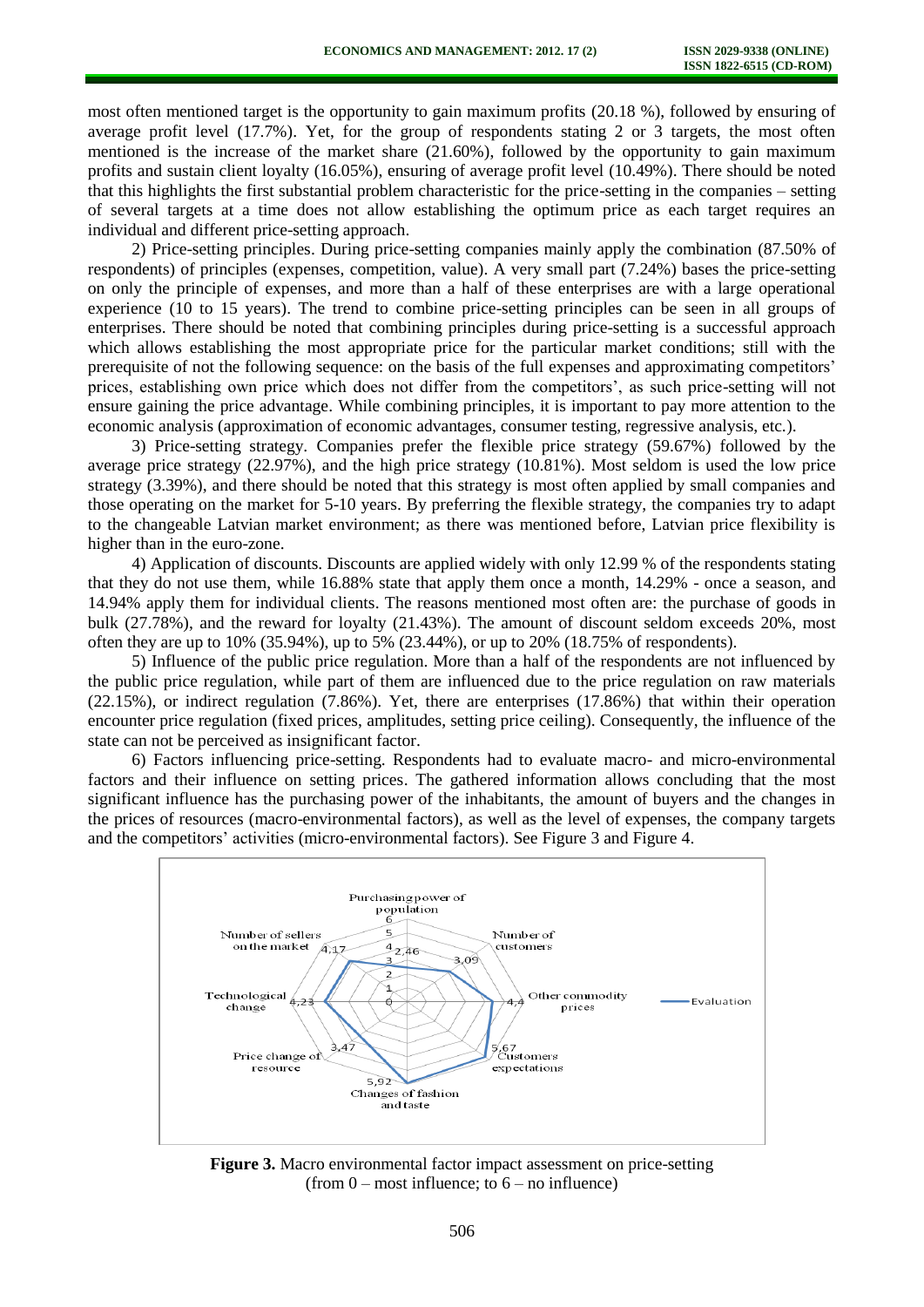

**Figure 4.** Micro environmental factor impact assessment on price-setting (from  $0$  – most influence; to  $6$  – no influence)

Summarizing the findings it is possible to conclude that Latvian entrepreneurs mainly set the prices themselves, most often it is the owner-manager of the company, setting the profit margin takes into account the main trends in the field with basis on the average price (significant aspect is the specifics of operation). Prices are reviewed at least once a year and according to the possibility or the necessity adjusted, which is influenced by the changes in the supplier prices. As a significant hindrance in price-setting there is mentioned the continuous price changeability in Latvia, especially on the basic raw materials, which hinders planning of operation and increases risk. As the most important state activities for the promotion of the competitiveness and stable prices, there are mentioned:

1. Clear and predictable taxation policy;

- 2. Stable legislation;
- 3. Fighting the shadow economy;
- 4. Allowances for the small enterprises.

There should be noted that the price-setting in the companies is organized comparatively simply, without paying it much attention.

The experts evaluate Latvian price changeability as rapid and often unpredictable, and point out that the main conditions for price-setting are expenses, based on the expense principle or the combination of several principles. As the main price-setting influencing factors are mentioned production expenses and purchasing power, correspondingly, the experts' opinion substantiates the results obtained in the survey and interviews. There are mentioned several substantial problems hindering the competitive and stable prices in Latvia, which can be divided into three categories: market situation, economic policy, operation of the companies. See summary in the Table 1.

| $\frac{1}{2}$ and $\frac{1}{2}$ are controlling price interacting |                                                                  |                                   |
|-------------------------------------------------------------------|------------------------------------------------------------------|-----------------------------------|
| <b>Market situation</b>                                           | <b>Economic policy</b>                                           | <b>Company operation</b>          |
| 1) Insufficient competition;                                      | 1) Inefficient state taxation                                    | 1) Improper approximation of the  |
| 2) Small market;                                                  | system;                                                          | demand – small production         |
| 3) Open market;                                                   | 2) Government decisions are not                                  | amount and too high expenses;     |
| 4) Lack of local raw materials;                                   | development-focused;                                             | 2) Insufficient production amount |
| 5) Large dependence on the raw                                    | 3) Lack of a real long-term                                      | and efficiency in comparison      |
| material price fluctuations;                                      | economic development plan;                                       | with foreign competitors;         |
| 6) Dependence on the changes in the<br>global economy;            | 4) Monetary policy is focused on<br>currency not price stability | 3) Lack of company strategy       |
|                                                                   |                                                                  |                                   |
| 7) Changeable total price level.                                  | 5) Striving to level off prices in                               |                                   |
|                                                                   | the EU                                                           |                                   |